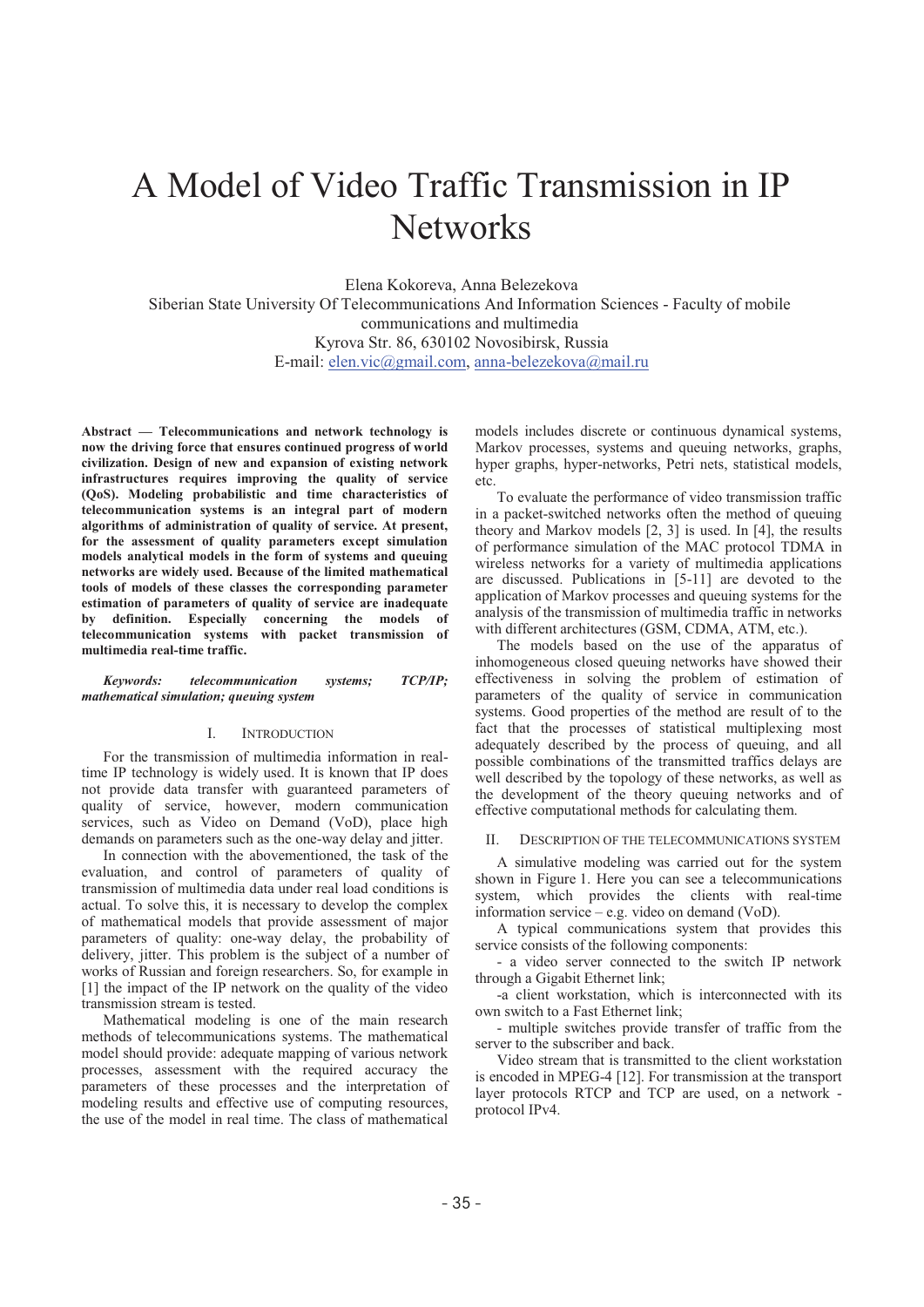In this model traffic going to the switch from/to other clients, is a background load, which can significantly affect the delay and jitter.

For the mathematical description of the system (Figure 1) it is necessary to specify three classes of parameters:

- parameters of information load;

- parameters of telecommunications equipment;

- software settings.



Figure 1. The structure of IP networks for video traffic

## III. DESCRIPTION OF THE ANALYTICAL MODEL

For the evaluation of quality parameters of the transmission of multimedia data, including jitter of one-way delay video stream, an analytical model was developed in the class of inhomogeneous of closed queuing networks. In the proposed network model of service, its classes of requirements display the corresponding information flows that occur in the transmission media stream. The nodes of this model display elementary delays that undergone by the elements of these flows in the various components of the telecommunication network, when passing the route of delivery.

The proposed queuing networks (Figure 2) take into account the composition and the topology of the telecommunication network, technology used, as well as the parameters of information load, defined by the information service video on demand. Network service model consists of L nodes and K classes of requirements, the number of which is determined by the structure of the traffic by the size of different types of frames, by the number of intermediate switches, by the parameters of communication lines, as well as by the background load on the transport subsystem.

The developed model takes into account hardware, software, and information parameters of the simulated system. It allows us to estimate one-way delay jitter, as well as obtain a wide set of probabilistic-time characteristics, namely: the coefficient of utilization of various types of equipment; the delay in the transmission of video frames of each type; on the average number of IP packages for different purposes in each communication site, network bandwidth, etc.

### *A. The components of the network model of service*

Nodes of network model of service are used to display various types of transmission delays and processing elements of the information flows in telecommunications equipment of modeled of system. In Figure. 2 to display the nodes of network of service, different types of services in use, the following notations are used:



- Used to refer to the node of network of service, which is the queuing system, type  $G/G/1/\infty$ , which uses a service discipline FCFS (First Come First Served, service requirements in order of arrival);

- Used to refer to the node of network of service, which is the queuing system of type  $G/G / \infty$  /  $\infty$ , which uses a service discipline IS (Infinity Server, service requirements with an infinite number of devices);

> - Is used to describe a group of similar hosts service are queuing type G / G / 1 /  $\infty$ , which use the service discipline FCFS.

*B. Description node network model* 

The network nodes represent the service:

 $P_p$  - The time interval between successive  $P_{xp}$  -frames,

$$
x_p \in S_p, \ p = \overline{1, L_p} \ ;
$$

 $B_b$  - The time interval between successive  $B_{xb}$ -frames,

 $x_h \in S_B$ ,  $b = \overline{1, L_B}$ ;

 $V_v$  - The time interval between successive  $V_{vv}$ -packets of audio accompaniments,  $x_v \in S_V$ ,  $v = \overline{1, L_V}$ ;

 $D^{Sv}$  - Delays of sending video server TCP-segments, in which encapsulated RTP-frames with video frames or sound packets;

 $D_i^{Sw}$  - Delays of IP-packets switching in the *Sw*<sub>i</sub>-switch;  $i = \overline{1, N}$ 

 $D^{Ws}$  - Delays of IP-packets processing that contain footage taken by RTP in by the Working Station Ws;

 $D_i^{dw}$  - Delays in the transmission of  $Ln_i^G$  Gigabit Ethernet MAC frames with link-governmental encapsulated IP packets transmitted workstation Ws,  $i = \overline{1, N}$ ;

 $D_i^{up}$  - Delays in the transmission of  $Ln_i^G$  Gigabit Ethernet MAC frames with link-governmental encapsulated IP packets transmitted to the video server Sw,  $i = \overline{1, N}$ ;

 $D_i^{pr}$  - Delays of signal propagation of  $Ln_i^G$  Gigabit Ethernet link,  $i = \overline{1, N}$ :

 $D^{dw}$  - Delays of MAC-frames transmission with encapsulated IP packets destined for video server to the workstation in  $Ln^F$  the Fast Ethernet link;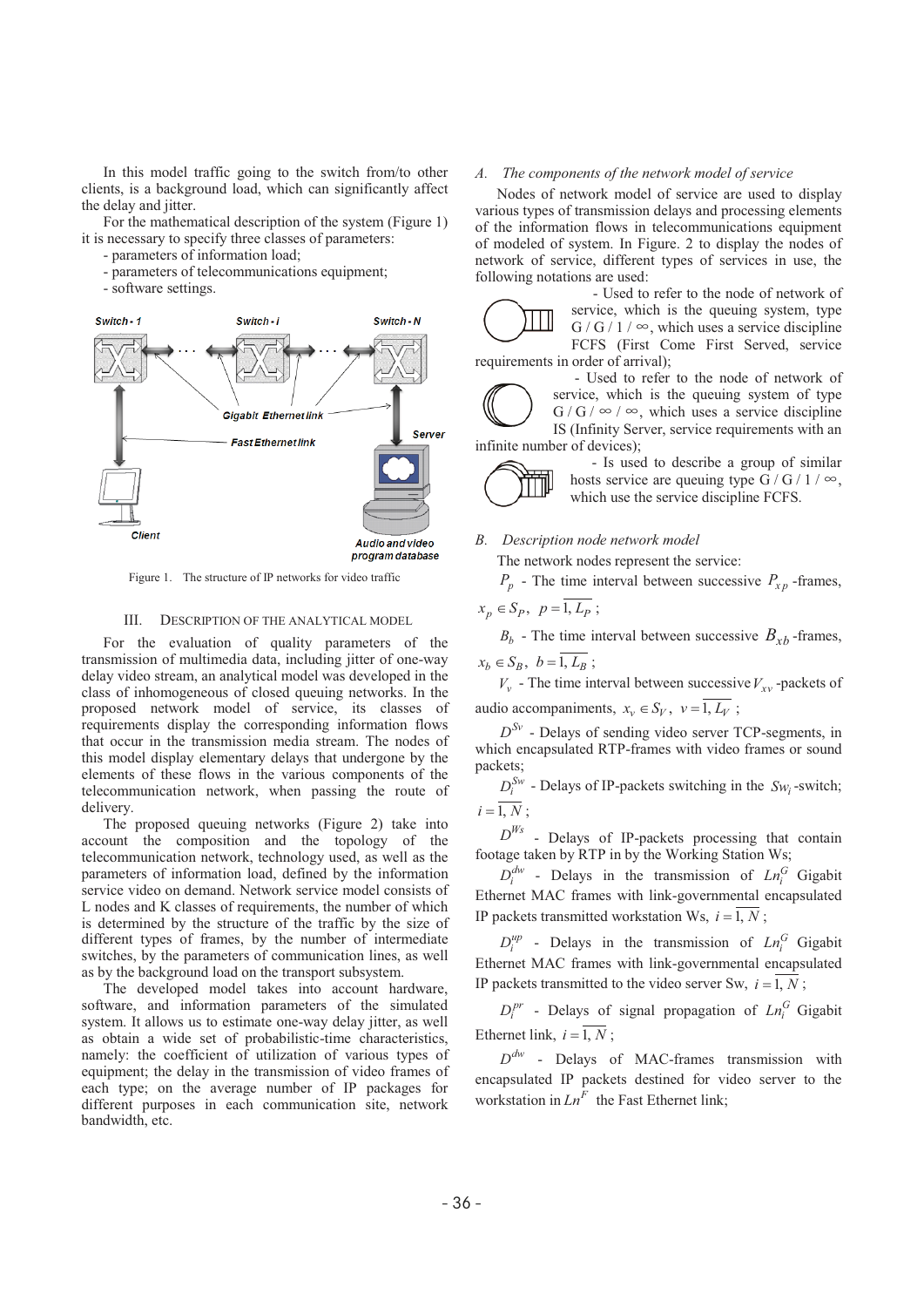

Figure 2. The model structure is the transfer of video traffic over an IP network.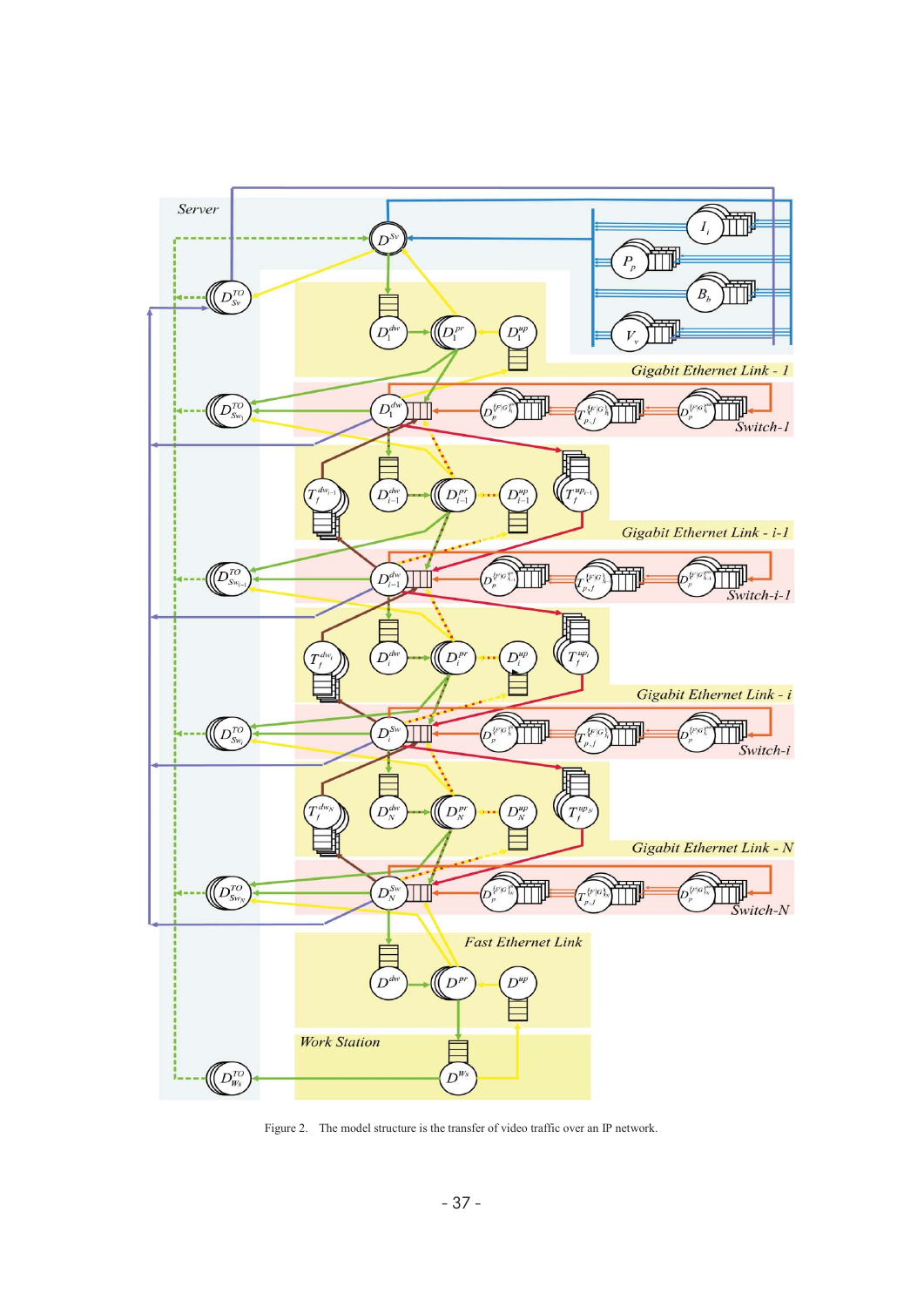*up D* - Delays of MAC-frames transmission with encapsulated IP packets transmitted to a video server,  $Ln<sup>F</sup>$  Fast Ethernet links;

 $D^{pr}$  - Delays of signal propagation  $Ln^F$  Fast Ethernet links;

 $D_{\infty}^{TO}$  - Delays retransmissions of TCP-segments video server due to errors receive IP-packets in a video server Sv;

 $D_{S_{W_i}}^{TO}$  - Delays retransmissions of TCP-segments video

server due to errors receive IP-packet switch Sw<sub>i</sub>,  $i = 1, N$ ;

 $D_{Ws}^{TO}$  - Delays retransmissions of TCP-segments video server due to errors in receiving IP packets workstation Ws;

 $D_n^{F_i^m}$  - Delays receiving Sw<sub>i</sub> switch MAC-frames received via its input Fast Ethernet port number p. Traffic of these MAC-frames due background traffic;  $\Lambda_i^F$ ,  $p = \overline{1, N_i^F}$ ,  $i = \overline{1, N_i^F}$ 

 $D_n^{G_i^{in}}$  - Delays of MAC-frames receiving Swi switch coming through his incoming Gigabit Ethernet port number p. Traffic of these MAC-frames due background traffic;  $\Lambda_i^G$ ,  $p = \overline{1, N_i^G}$ ,  $i = \overline{1, N_i^G}$ 

 $D_n^{F_i^{out}}$  - Delays of MAC-frame transmission Sw<sub>i</sub> Switch through its outbound Fast Ethernet port number p. Traffic of these frames is due to the incoming background traffic;  $\Lambda_i^G$  u  $\Lambda_i^F$ ,  $p = \overline{1, N_i^F}$ ,  $i = \overline{1, N}$ 

 $D_n^{G_i^{out}}$  - Delays of MAC-frame transmission Sw<sub>i</sub> Switch through its outgoing Gigabit Ethernet port number p. Traffic of these frames is due to the incoming background traffic;  $\Lambda_i^G$  u  $\Lambda_i^F$ ,  $p = \overline{1, N_i^G}$ ,  $i = \overline{1, N_i^G}$ 

 $T_f^{up_i}$  - The time interval between two consecutive data blocks background traffic  $\Lambda_{x_f}^{up_i}$ , the average size of which is equal to  $x_t$  bytes;  $x_t \in S_i^{up}$ ,  $f = \overline{1, L_i^{up}}$ ,  $i = \overline{1, N-1}$ 

 $T_f^{dw_i}$  - The time interval between two consecutive data blocks background traffic  $\Lambda_{x_f}^{dw_i}$ , the average size of which is equal to  $x_f$  bytes;  $x_f \in S_i^{dw}$ ,  $f = \overline{1, L_i^{dw}}$ ,  $i = \overline{1, N-1}$ 

 $T_f^{G_i}$  - The time interval between two consecutive data blocks background traffic  $\Lambda_{x_f}^{G_i}$ , the average size of which is equal to  $x_f$  bytes;  $x_f \in S_i^G$ ,  $f = \overline{1, L_i^G}$ ,  $i = \overline{1, N}$ .

 $T_f^{F_i}$  - The time interval between two consecutive data blocks background traffic  $\Lambda_{x_f}^{F_i}$ , whose average size is  $x_f$  bytes;  $x_f \in S_i^F$ ,  $f = \overline{1, L_i^F}$ ,  $i = \overline{1, N}$ .

#### *C. Description of classes network model*

Requirement class network model displays a set of similar items of information flows that are transmitted over the telecommunications system being modeled. These elements are, for example, the video frame of the appropriate type and size, data block background traffic, TCP segment, IP packet or MAC frame that encapsulates the appropriate video frame or data block background traffic, a receipt for the corresponding TCP segment. The transfer of items of information-tional flow, according to the protocol used, these elements can change their class.

Classes of requirements are:

 $I_i^0$  - To display the  $I_{xi}$  frame in the video stream, the average size of which is equal to  $x_i$  bytes, or IP packet (MAC)

frame) encapsulated in it that I frame, while it was not the case of retransmissions;  $x_i \in S_i$ ,  $i = \overline{1, L_i}$ 

 $P_p^0$  - To display the  $P_{xp}$  frame in the video stream, which is equal to the average size of  $x_p$  bytes, or IP packet (MAC frame) encapsulated in it that P frame, while it was not the case of retransmissions;  $x_p \in S_p$ ,  $p = \overline{1, L_p}$ 

 $B_b^0$  - To display the  $B_{xb}$  frame in the video stream, which is equal to the average size of bytes, or IP packet (MAC frame) encapsulated in it this B frame, while it was not the case of retransmissions;  $x_h \in S_B$ ,  $b = \overline{1, L_h}$ 

 $I_i^j$  - To display the IP packet (MAC frame) encapsulated  $I_{vi}$  therein-frame, the average size of which is equal  $x_i$  bytes, this involved a j its retransmission;  $j = \overline{1, J(x_i)}, \ x_i \in S_i, \ i = \overline{1, L_i}$ 

 $P_p^j$  - To display the IP packet (MAC frame) encapsulated  $P_{x,p}$  therein-frame, the average size of which is equal  $x_p$ bytes, this involved a j its retransmission;  $j = \overline{1, J(x_p)}, \; x_p \in S_p, \; p = \overline{1, L_p}$ 

 $B<sub>b</sub><sup>j</sup>$  - To display the IP packet (MAC frame) encapsulated  $B_{rh}$  therein-frame, the average size of which is equal  $x<sub>b</sub>$ bytes, this involved a j its retransmissions.  $j = \overline{1, J(x_h)}$ ,  $x_h \in S_B$ ,  $b = \overline{1, L_B}$ 

 $I_i^d$  - To display the IP packet (MAC frame) encapsulated therein, a  $I<sub>x</sub>$  frame, which is equal to the average size of  $x_i$  bytes, while the frame itself is brought to the workstation;  $x_i \in S_I$ ,  $i=\overline{1, L_I}$ 

 $B_{\iota}^{d}$  - To display the IP packet (MAC frame) encapsulated therein, a  $B<sub>x</sub>$  frame, which is equal to the average size of  $x<sub>b</sub>$  bytes, while the frame itself is brought to the workstation;  $x_b \in S_B$ ,  $b = \overline{1, L_B}$ 

 $P_p^d$  - To display the IP packet (MAC frame) encapsulated therein, a  $P_{x}$  frame, which is equal to the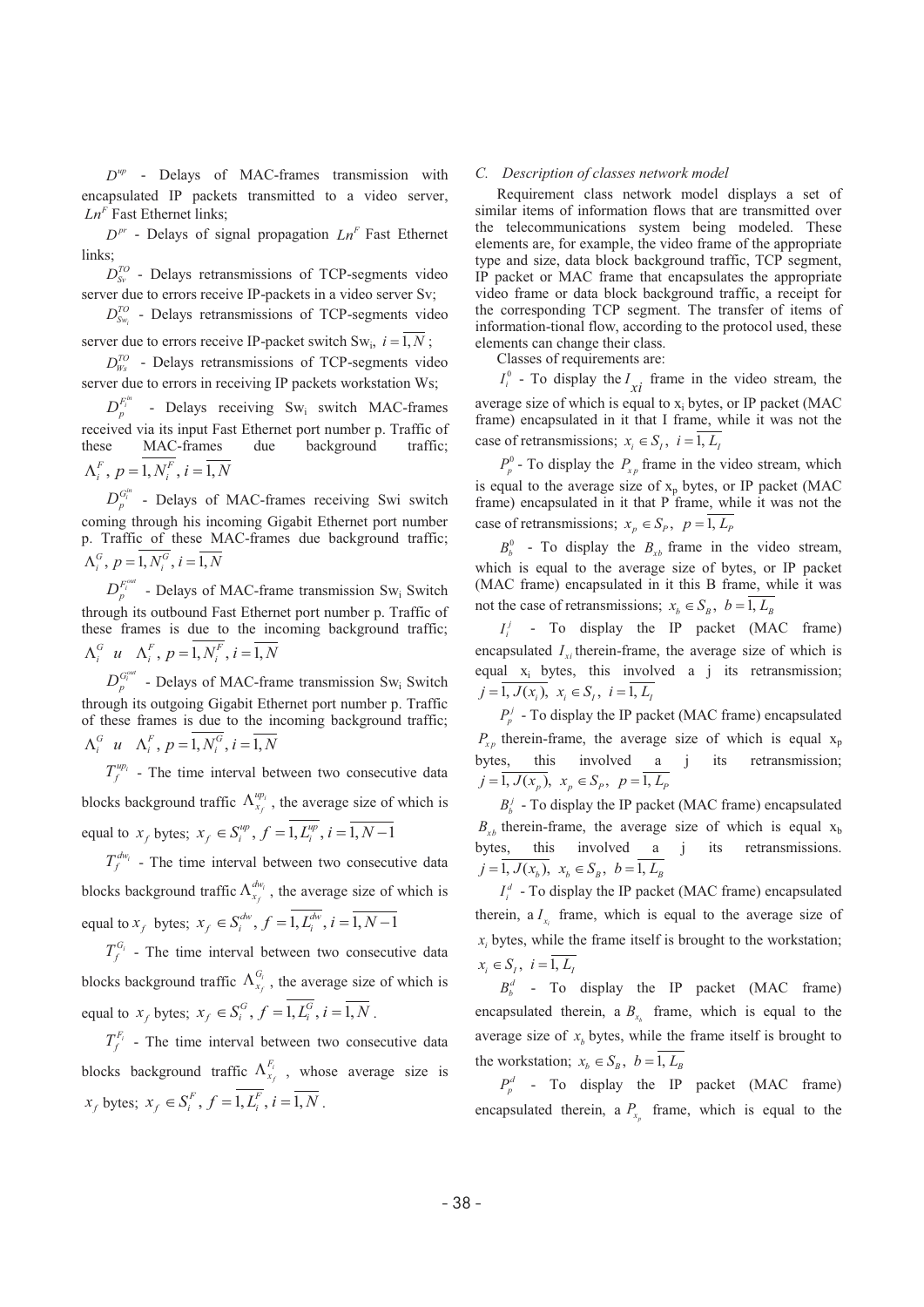average size of  $x_p$  bytes, while the frame itself is brought to the workstation;  $x_p \in S_p$ ,  $p = \overline{1, L_p}$ 

 $j_i^j$  - To display the IP packet (MAC frame) encapsulated therein TCP segment, which is delivered to the receipt- $I<sub>x</sub>$  frame, the average size of which is equal  $x<sub>i</sub>$  bytes, this involved a j retransmissions;  $j = \overline{1, J(x_i)}$ ,  $x_i \in S_i$ ,  $i = \overline{1, L_i}$ 

 $\dot{B}_{b}^{j}$  - To display the IP packet (MAC frame) encapsulated therein TCP segment, which is delivered to the  $B_{x}$  receipt-frame, the average size of which is equal  $x<sub>b</sub>$  bytes, this involved a j retransmissions;  $j = \overline{1, J(x_b)}, \; x_b \in S_B, \; b = \overline{1, L_B}$ 

 $\dot{P}_n^j$  - To display the IP packet (MAC frame) encapsulated therein TCP segment, which is delivered to the  $P_x$  receipt-frame, the average size of which is  $x_n$  equal bytes, this involved a j retransmissions;  $j = \overline{1, J(x_p)}, x_p \in S_p, p = \overline{1, L_p}$ 

 $\dot{I}_i^d$  - To display the IP packet (MAC frame) encapsulated therein TCP segment, which is delivered on the receipt, but not acknowledged  $I_{x}$  -frame, the average is equal to the average size of  $x_i$  bytes;  $x_i \in S_i$ ,  $i = \overline{1, L_i}$ 

 $\dot{B}_h^d$  - To display the IP packet (MAC frame) encapsulated therein TCP segment that is a receipt for delivered but not acknowledged- $B<sub>x</sub>$  frame, the average is equal to the average size of  $x_b$  bytes  $x_b \in S_B$ ,  $b = \overline{1, L_B}$ ;

 $\dot{P}_p^d$  - To display the IP packet (MAC frame) encapsulated therein TCP segment, which is delivered on the receipt, but not acknowledged-  $P_{x_n}$  frame The mean size equal xp bytes  $x_p \in S_p$ ,  $p = \overline{1, L_p}$ ;

 $T_{p,f}^{G_i}$  - To display the IP packet (MAC frame) encapsulated therein background data block traffic  $\Lambda_{p,x_i}^{G_i}$  coming into the switch  $Sw_i$  via its Gigabit Ethernet port number  $p, x_f \in S_p^{G_i}$ ,  $p = \overline{1, N_i^G}$ ,  $f = \overline{1, L_p^{G_i}}$ ,  $i = \overline{1, N}$ ;

 $T_{p,f}^{F_i}$  - To display the IP packet (MAC frame) encapsulated therein background data block traffic

, *i*  $\Lambda_{p,x_f}^{F_i}$  coming into the switch  $Sw_i$  through its Fast Ethernet port number  $p, x_j \in S_p^{F_i}$ ,  $p = \overline{1, N_i^F}$ ,  $f = \overline{1, L_p^{F_i}}$ ,  $i = \overline{1, N}$ ;

 $T_f^{up_i}$  - To display the IP packet (MAC frame) encapsulated therein a block of data background traffic sent from the switch to the switch through the communication  $Ln_i^G$ ,  $x_f \in S^{up_i}$ ,  $f = \overline{1, L_i^{up_i}}$ ,  $i = \overline{2, N}$ ;

 $T_f^{dw_i}$  - To display the IP packet (MAC frame) encapsulated therein data block background traffic sent from the switch to the switch through the communication  $Ln_i^G$ ,

$$
x_f \in S^{dw_i}
$$
,  $f = \overline{1, L_i^{dw_i}}$ ,  $i = \overline{2, N}$ .

Transitions requirements from class  $I_i^j$  to class  $I_i^{j+1}$ ,  $j = \overline{0, J(x_i) - 1}$ , start retransmission model  $I_{x_i}$  - frame after receiving an error in the appropriate communication equipment.

# IV. RESULTS OF SIMULATION

For the mathematical modeling of multimedia data transmission via IP-network programming environment Mathcad has been used. Figures 3 and 4 show the results of modeling - quality of service parameters in the transmission of inhomogeneous multimedia traffic in a network of TCP/IP, depending on the characteristics of the communication equipment.

The dependences 2 (a) and 3 (a) show that increasing the probability of bit errors in the channel Gigabit Ethernet to a value of 10-5 of the transmission characteristics (one-way delay and delay variation - jitter) become worse and its quality becomes unacceptable.

Figures 2 (b) and 3 (b), we can see how are reducing oneway delay and jitter with the increase in server performance. From these graphs it is clear that in order to ensure the required quality of service Video on Demand, you must use a sufficiently powerful computer systems that can quickly handle requests.

Thus, the data can be used to choose the right equipment to provide high-quality transmission video stream from the server to the customers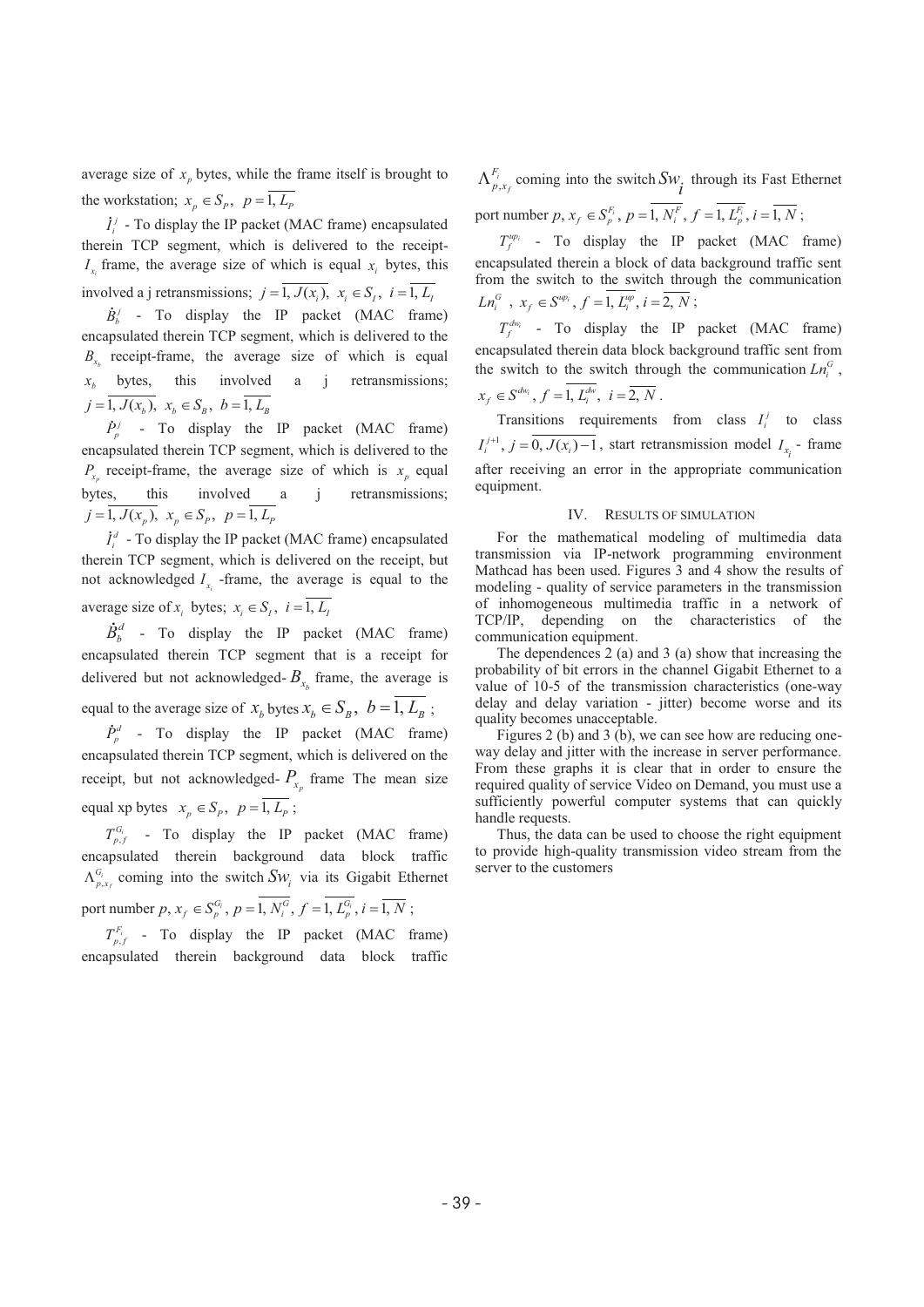

Figure 3. The dependence of the one-way delay: a) - on the intensity bit error rate; b) - on the performance of the server.



Figure 4. Dependence of jitter: a) - the intensity of the bit error rate, b) - the performance of the server

#### V. CONCLUSION

In this paper, a method of mathematical modeling of communication networks is proposed in order to estimate the quality of service that is based on the use of inhomogeneous closed queuing networks of large dimensionality. The method is to display different information flows in a simulated telecommunications system by different classes of applications and different delays of data elements relevant information flow queuing. The possible combinations of the

delay elements of the information flows are defined applications possible transitions corresponding classes.

Probabilistic-time characteristics of the simulated telecommunications system we calculated according to the expressions for the delays developed in inhomogeneous closed queuing networks [13]. To calculate the parameters of queuing networks the method of analysis medium is applied [13-14].

As an example, a mathematical model was developed to estimate the QoS parameters of transmission inhomogeneous multimedia traffic in IP networks. For this case data one-way delay and jitter were obtained.